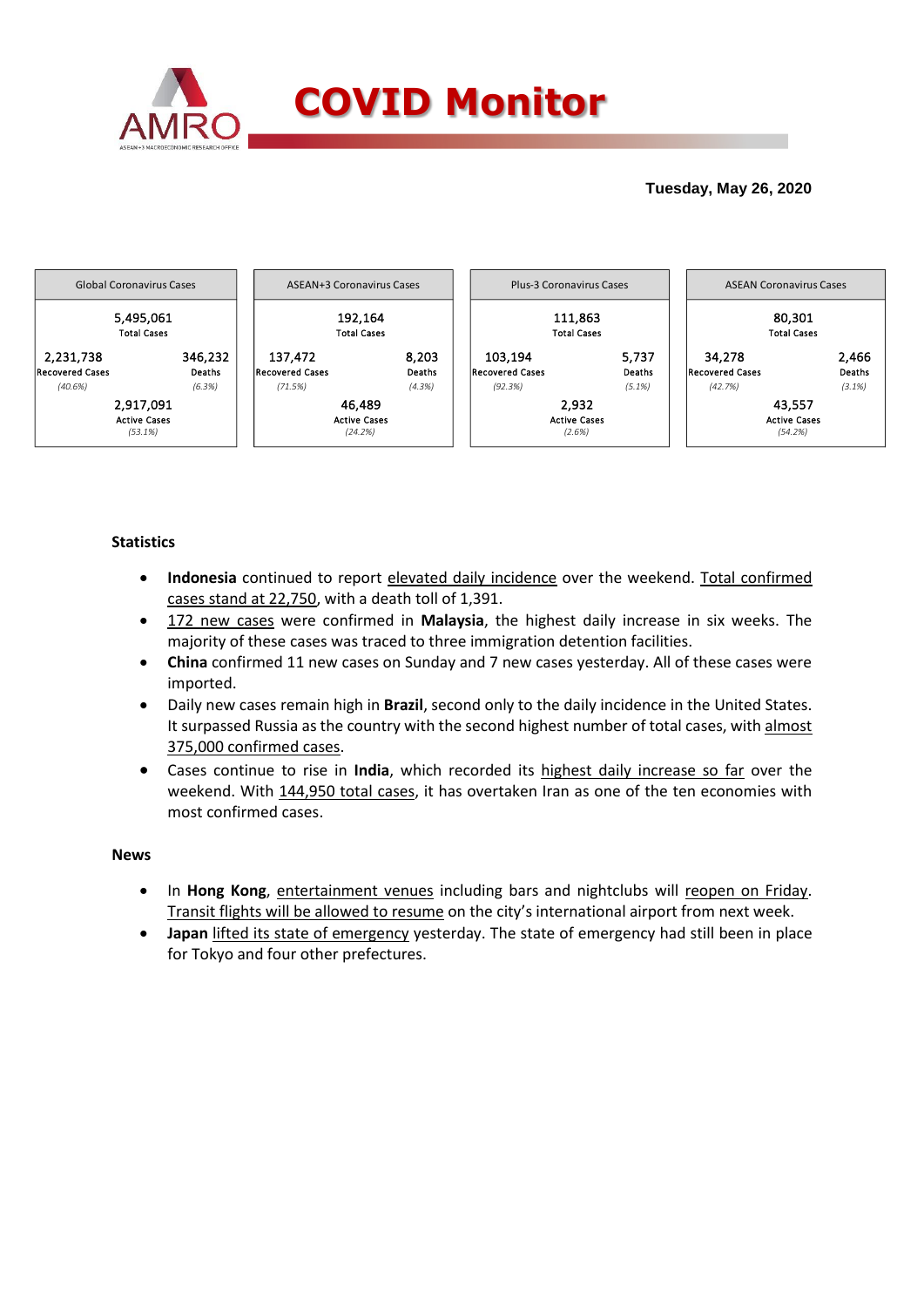

#### Overview of Confirmed COVID-19 Cases

Data as of 25/5/2020

| Economy              | <b>Total</b><br>Cases | Cases per 1M<br>Population | <b>New</b><br>Cases | <b>New Cases</b><br>per 1M Pop. | <b>New Cases</b><br>$(7$ -day avg) <sup>1</sup> | <b>ANew</b><br>Cases | ∆% New<br>Cases | <b>Total</b><br><b>Deaths</b> | <b>New</b><br>Deaths | Fatality<br><b>Rate (%)</b> | <b>Total</b><br>Recovered | <b>Recovery</b><br>Rate $(\frac{96}{2})^2$ | <b>Active</b><br>Cases |
|----------------------|-----------------------|----------------------------|---------------------|---------------------------------|-------------------------------------------------|----------------------|-----------------|-------------------------------|----------------------|-----------------------------|---------------------------|--------------------------------------------|------------------------|
| Global               | 5,495,061             |                            | 87,448              |                                 |                                                 | $-9,803$             | 1.6             | 346,232                       | 1,173                | 6.3                         | 2,231,738                 | 40.6                                       | 2,917,091              |
| ASEAN+3              | 192,164               |                            | 1,341               |                                 |                                                 | $-92$                | 0.7             | 8,203                         | 37                   | 4.3                         | 137,472                   | 71.5                                       | 46,489                 |
| Plus-3               | 111,863               |                            | 57                  |                                 |                                                 | 16                   | 0.1             | 5,737                         | 12                   | 5.1                         | 103,194                   | 92.3                                       | 2,932                  |
| <b>ASEAN</b>         | 80,301                |                            | 1,284               |                                 |                                                 | $-108$               | 1.6             | 2,466                         | 25                   | 3.1                         | 34,278                    | 42.7                                       | 43,557                 |
| China                | 82,992                | 59                         | $\overline{7}$      | 0.0                             |                                                 | $-4$                 | 0.0             |                               | $\mathbf 0$          | 5.6                         |                           | 94.3                                       | 81                     |
| Hong Kong, China     | 1,065                 | 139                        | $\pmb{0}$           | 0.0                             |                                                 | $\pmb{0}$            | 0.0             | 4,634<br>4                    | $\mathbf 0$          | 0.4                         | 78,277<br>1,030           | 96.7                                       | 31                     |
|                      |                       |                            |                     |                                 |                                                 |                      |                 | 830                           |                      |                             |                           |                                            |                        |
| Japan                | 16,581                | 132                        | 31                  | 0.2                             |                                                 | 17                   | 0.2             |                               | 10                   | 5.0                         | 13,612                    | 82.1                                       | 2,139                  |
| Korea                | 11,225                | 216                        | 19                  | 0.4                             |                                                 | 3                    | 0.2             | 269                           | $\overline{2}$       | 2.4                         | 10,275                    | 91.5                                       | 681                    |
| Indonesia            | 22,750                | 84                         | 479                 | 1.8                             |                                                 | $-47$                | 2.2             | 1,391                         | 19                   | 6.1                         | 5,642                     | 24.8                                       | 15,717                 |
| Malaysia             | 7,417                 | 223                        | 172                 | 5.2                             |                                                 | 112                  | 2.4             | 115                           | $\pmb{0}$            | 1.6                         | 5,979                     | 80.6                                       | 1,323                  |
| Philippines          | 14,319                | 130                        | 284                 | 2.6                             |                                                 | 26                   | 2.0             | 873                           | 5                    | 6.1                         | 3,323                     | 23.2                                       | 10,123                 |
| Singapore            | 31,960                | 5,605                      | 344                 | 60.3                            |                                                 | $-204$               | 1.1             | 23                            | 0                    | 0.1                         | 15,738                    | 49.2                                       | 16,199                 |
| Thailand             | 3,042                 | 45                         | $\overline{2}$      | 0.0                             |                                                 | $\overline{2}$       | 0.1             | 57                            | $\mathbf 1$          | 1.9                         | 2,928                     | 96.3                                       | 57                     |
|                      |                       |                            |                     |                                 |                                                 |                      |                 |                               |                      |                             |                           |                                            |                        |
| Brunei Darussalam    | 141                   | 313                        | $\mathbf 0$         | 0.0                             |                                                 | $\mathbf 0$          | 0.0             | $\mathbf 1$                   | $\mathbf 0$          | 0.7                         | 137                       | 97.2                                       | 3                      |
| Cambodia             | 124                   | $\overline{7}$             | $\mathbf 0$         | 0.0                             |                                                 | $\mathbf 0$          | 0.0             | 0                             | 0                    | 0.0                         | 122                       | 98.4                                       | $\overline{2}$         |
| Lao PDR              | 19                    | 3                          | $\mathbf 0$         | 0.0                             |                                                 | $\pmb{0}$            | 0.0             | 0                             | 0                    | 0.0                         | 14                        | 73.7                                       | 5                      |
| Myanmar              | 203                   | $\overline{\mathbf{4}}$    | $\overline{2}$      | 0.0                             |                                                 | $\overline{2}$       | 1.0             | 6                             | 0                    | 3.0                         | 123                       | 60.6                                       | 74                     |
| Vietnam              | 326                   | $\overline{3}$             | $\mathbf{1}$        | 0.0                             |                                                 | $\mathbf{1}$         | 0.3             | 0                             | 0                    | 0.0                         | 272                       | 83.4                                       | 54                     |
|                      |                       |                            |                     |                                 |                                                 |                      |                 |                               |                      |                             |                           |                                            |                        |
| Belgium              | 57,342                | 4,979                      | 250                 | 21.7                            |                                                 | $-32$                | 0.4             | 9,312                         | 32                   | 16.2                        | 15,297                    | 26.7                                       | 32,733                 |
| France               | 181,951               | 2,800                      | 307                 | 4.7                             |                                                 | $-246$               | 0.2             | 28,407                        | 90                   | 15.6                        | 63,542                    | 34.9                                       | 88,217                 |
| Germany              | 180,600               | 2,177                      | 272                 | 3.3                             |                                                 | $-70$                | 0.2             | 8,309                         | 26                   | 4.6                         | 161,199                   | 89.3                                       | 11,092                 |
| Italy                | 230,158               | 3,821                      | 300                 | 5.0                             |                                                 | $-231$               | 0.1             | 32,877                        | 92                   | 14.3                        | 141,981                   | 61.7                                       | 55,300                 |
| Netherlands          | 45,445                | 2,630                      | 209                 | 12.1                            |                                                 | 37                   | 0.5             | 5,830                         | 8                    | 12.8                        |                           | $\overline{\phantom{a}}$                   |                        |
| Spain                | 236,899               | 5,055                      | $-372$              | $-7.9$                          |                                                 | $-854$               | $-0.2$          | 28,752                        | $-1,918$             | 12.1                        | 150,376                   | 63.5                                       | 53,521                 |
| Switzerland          | 30,746                | 3,556                      | 10                  | 1.2                             |                                                 | $-1$                 | 0.0             | 1,913                         | $\overline{7}$       | 6.2                         | 28,200                    | 91.7                                       | 633                    |
| United Kingdom       | 261,184               | 3,883                      | 1,625               | 24.2                            |                                                 | $-780$               | 0.6             | 36,914                        | 121                  | 14.1                        |                           | $\overline{\phantom{a}}$                   |                        |
|                      | 374,898               |                            | 11,687              |                                 |                                                 | $-4,126$             |                 | 23,473                        |                      |                             |                           |                                            | 197,592                |
| Brazil               |                       | 1,774                      |                     | 55.3                            |                                                 |                      | 3.2             |                               | 807                  | 6.3                         | 153,833                   | 41.0                                       |                        |
| Canada               | 87,119<br>73,997      | 2,304                      | 1,013<br>4,895      | 26.8                            |                                                 | 58<br>1,186          | 1.2             | 6,655<br>761                  | 121                  | 7.6                         | 44,651                    | 51.3<br>39.6                               | 35,813<br>43,934       |
| Chile                |                       | 3,803<br>559               |                     | 251.6<br>19.6                   |                                                 | $-279$               | 7.1             | 7,633                         | 43                   | 1.0                         | 29,302                    |                                            | 14,020                 |
| Mexico<br>Peru       | 71,105<br>123,979     |                            | 2,485               |                                 |                                                 | $-185$               | 3.6             |                               | 239                  | 10.7                        | 49,452                    | 69.5<br>41.1                               |                        |
|                      |                       | 3,777                      | 4,020               | 122.5                           |                                                 |                      | 3.4             | 3,629                         | 173                  | 2.9                         | 50,949                    |                                            | 69,401                 |
| <b>United States</b> | 1,658,785             | 5,011                      | 18,985              | 57.3                            |                                                 | $-1,559$             | 1.2             | 98,078                        | 498                  | 5.9                         | 379,157                   | 22.9                                       | 1,181,550              |
| Australia            | 7,126                 | 274                        | 12                  | 0.5                             |                                                 | 12                   | 0.2             | 102                           | $\mathbf 0$          | 1.4                         | 6,552                     | 91.9                                       | 472                    |
| India                | 144,950               | 106                        | 6,414               | 4.7                             |                                                 | $-699$               | 4.6             | 4,172                         | 148                  | 2.9                         | 60,706                    | 41.9                                       | 80,072                 |
| Iran                 | 137,724               | 1,637                      | 2,023               | 24.0                            |                                                 | $-157$               | 1.5             | 7,451                         | 34                   | 5.4                         | 107,713                   | 78.2                                       | 22,560                 |
| Russia               | 353,427               | 2,411                      | 8,946               | 61.0                            |                                                 | 347                  | 2.6             | 3,633                         | 92                   | 1.0                         | 118,798                   | 33.6                                       | 230,996                |
| Saudi Arabia         | 74,795                | 2,152                      | 2,235               | 64.3                            |                                                 | $-164$               | 3.1             | 399                           | 9                    | 0.5                         | 45,668                    | 61.1                                       | 28,728                 |
| Turkey               | 157,814               | 1,878                      | 987                 | 11.7                            |                                                 | $-154$               | 0.6             | 4,369                         | 29                   | 2.8                         | 120,015                   | 76.0                                       | 33,430                 |
|                      |                       |                            |                     |                                 |                                                 |                      |                 |                               |                      |                             |                           |                                            |                        |

Source: Haver Analytics, sourced from John Hopkins University; AMRO staff calculations.

Notes: New cases since previous day. Δ% refers to percentage change since previous day. Fatality rate measured as deaths per confirmed infections.

1/ Since January 31, 2020. 2/ Recovery rate is a proxy for the stage of the cycle.